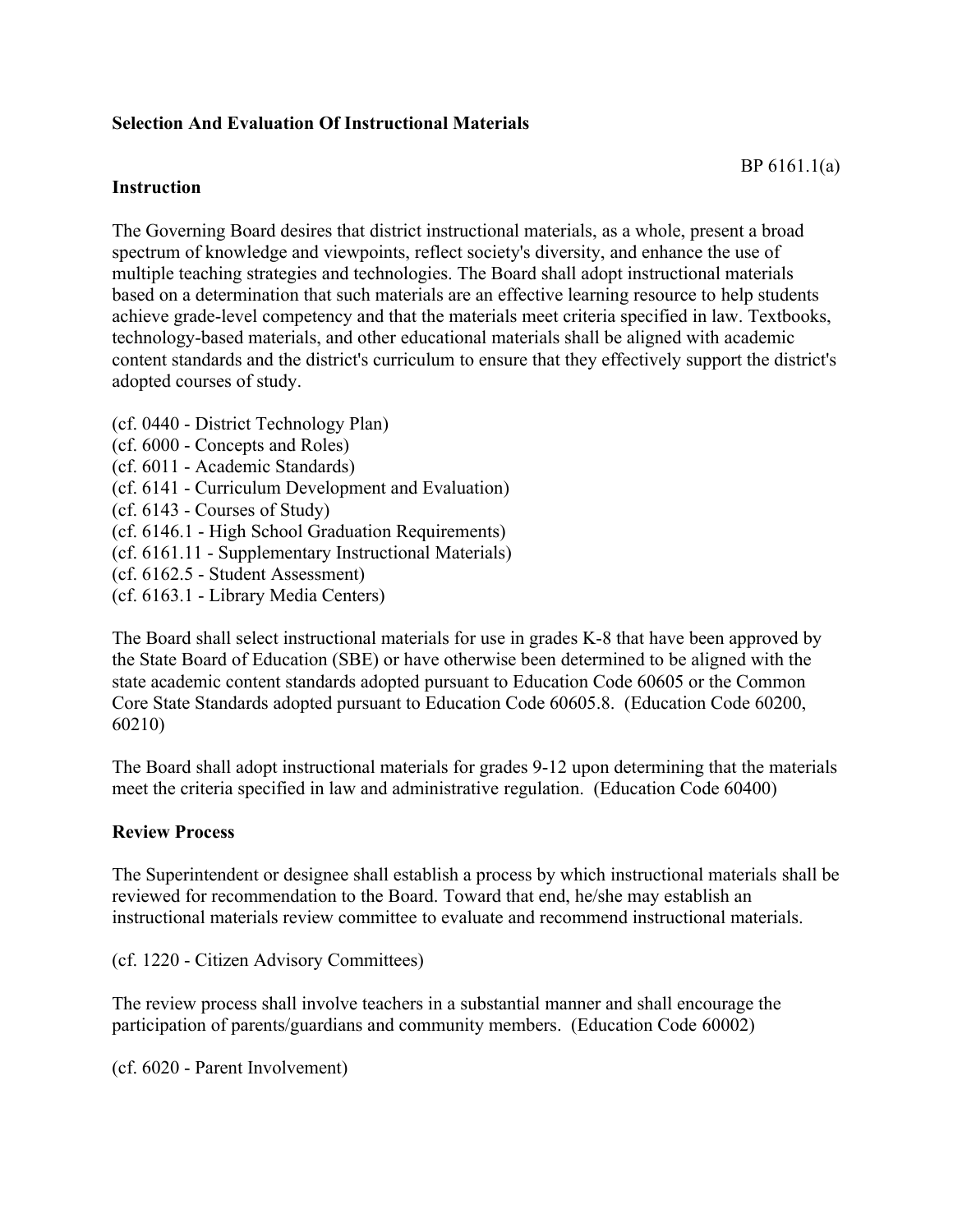In addition, the instructional materials review committee may include administrators, other staff who have subject-matter expertise, and students as appropriate.

If the district chooses to use instructional materials for grades K-8 that have not been adopted by the SBE, the Superintendent or designee shall ensure that a majority of the participants in the district's review process are classroom teachers who are assigned to the subject area or grade level of the materials. (Education Code 60210)

Individuals who participate in the selection or review of instructional materials shall not have a conflict of interest, as defined in administrative regulation, in the materials being reviewed.

(cf. 9270 - Conflict of Interest)

The committee shall review instructional materials using criteria provided in law and administrative regulation, and shall provide the Board with documentation supporting its recommendations.

All recommended instructional materials shall be available for public inspection at the district office.

(cf. 5020 - Parent Rights and Responsibilities)

The district may pilot instructional materials, using a representative sample of classrooms for a specified period of time during a school year, in order to determine how well the materials support the district's curricular goals and academic standards. Feedback from teachers piloting the materials shall be made available to the Board before the materials are adopted.

### **Public Hearing on Sufficiency of Instructional Materials**

The Board shall annually conduct one or more public hearings on the sufficiency of the district's textbooks and other instructional materials. (Education Code 60119)

The hearing shall be held on or before the end of the eighth week from the first day students attend school for that year. (Education Code 60119)

The Board encourages participation by parents/guardians, teachers, interested community members, and bargaining unit leaders at the hearing. Ten days prior to the hearing, the Superintendent or designee shall post a notice in three public places within the district containing the time, place, and purpose of the hearing. The hearing shall not take place during or immediately following school hours. (Education Code 60119)

(cf. 9322 - Agenda/Meeting Materials)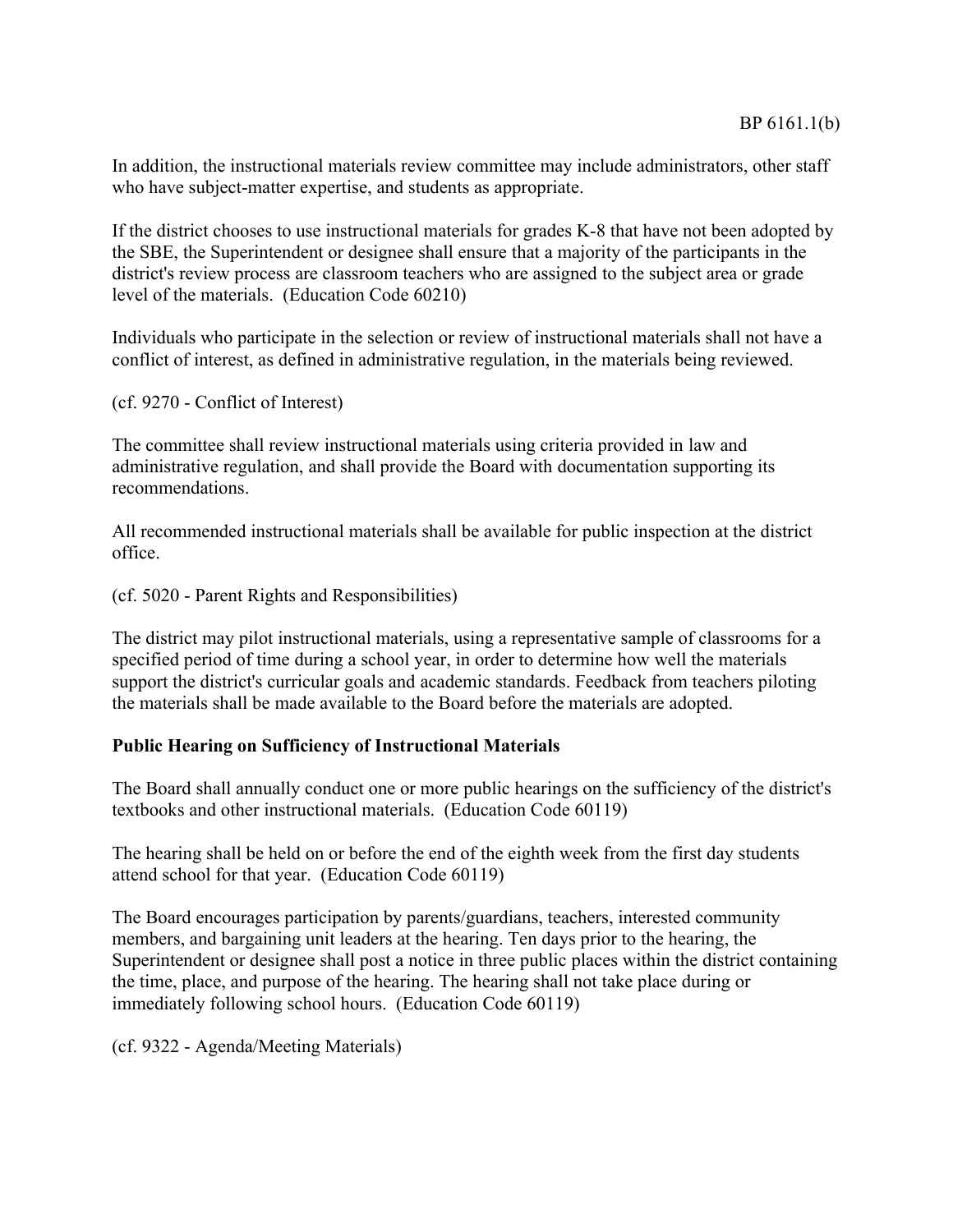At the hearing(s), the Board shall determine, through a resolution, whether each student in each school, including each English learner, has sufficient textbooks or instructional materials which are aligned to the state content standards adopted pursuant to Education Code 60605 or the Common Core State Standards adopted pursuant to Education Code 60605.8 and which are consistent with the content and cycles of the state's curriculum frameworks. Sufficiency of instructional materials shall be determined in each of the following subjects: (Education Code 60119)

1. Mathematics

(cf. 6142.92 - Mathematics Instruction)

2. Science

(cf. 6142.93 - Science Instruction)

3. History-social science

(cf. 6142.94 - History-Social Science Instruction)

4. English language arts, including the English language development component of an adopted program

(cf. 6142.91 - English/Language Arts Instruction) (cf. 6174 - Education for English Learners)

5. World/foreign language

(cf. 6142.2 - World/Foreign Language Instruction)

6. Health

(cf. 6142.8 - Comprehensive Health Education)

The Board shall also determine the availability of science laboratory equipment, as applicable to science laboratory courses offered in grades 9-12. (Education Code 60119)

In making these determinations, the Board shall consider whether each student has sufficient textbooks and/or instructional materials to use in class and to take home. However, this does not require that each student have two sets of materials. The materials may be in a digital format as long as each student, at a minimum, has and can access the same materials in the class and to take home as all other students in the same class or course in the district and has the ability to use and access them at home. However, the materials shall not be considered sufficient if they are photocopied sheets from only a portion of a textbook or instructional materials copied to address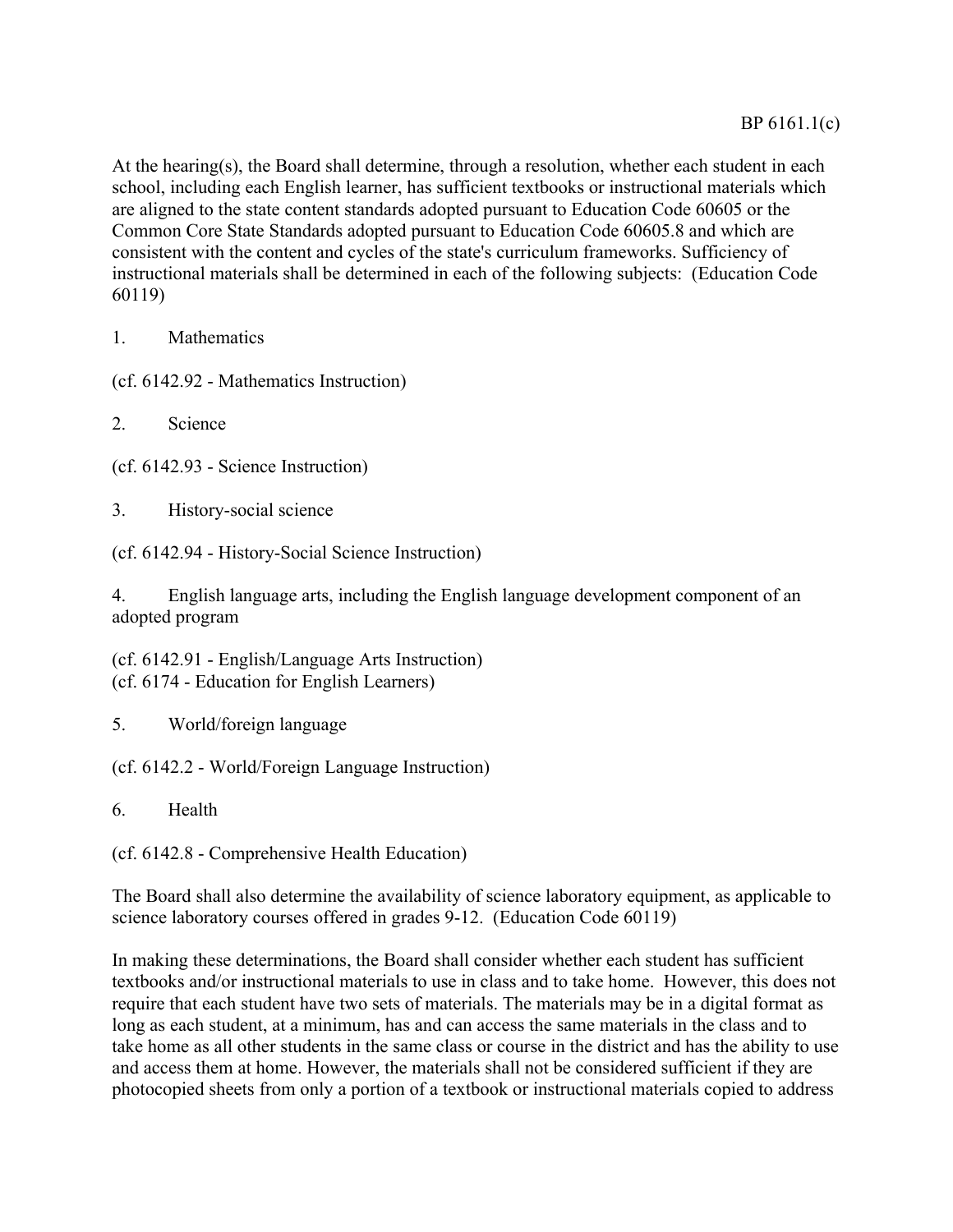a shortage. (Education Code 60119)

If the Board determines that there are insufficient textbooks or instructional materials, it shall provide information to classroom teachers and to the public setting forth, for each school in which an insufficiency exists, the percentage of students who lack sufficient standards-aligned textbooks or instructional materials in each subject area and the reasons that each student does not have sufficient textbooks or instructional materials. The Board shall take any action, except an action that would require reimbursement by the Commission of State Mandates, to ensure that each student has sufficient materials within two months of the beginning of the school year in which the determination is made. (Education Code 60119)

The degree to which every student has sufficient access to standards-aligned instructional materials shall be included in the district's local control and accountability plan. (Education Code 52060)

(cf. 0460 - Local Control and Accountability Plan)

### **Complaints**

Complaints concerning instructional materials shall be handled in accordance with law, Board policy, and administrative regulation.

(cf. 1312.2 - Complaints Concerning Instructional Materials)

(cf. 1312.4 - Williams Uniform Complaint Procedures)

Legal Reference: EDUCATION CODE 220 Prohibition against discrimination 1240 County superintendent, general duties 33050-33053 General waiver authority 33126 School accountability report card 35272 Education and athletic materials 44805 Enforcement of course of studies; use of textbooks, rules and regulations 49415 Maximum textbook weight 51501 Nondiscriminatory subject matter 52060-52077 Local control and accountability plan 60000-60005 Instructional materials, legislative intent 60010 Definitions 60040-60052 Instructional requirements and materials 60060-60063.5 Requirements for publishers and manufacturers 60070-60076 Prohibited acts (re instructional materials) 60110-60115 Instructional materials on alcohol and drug education